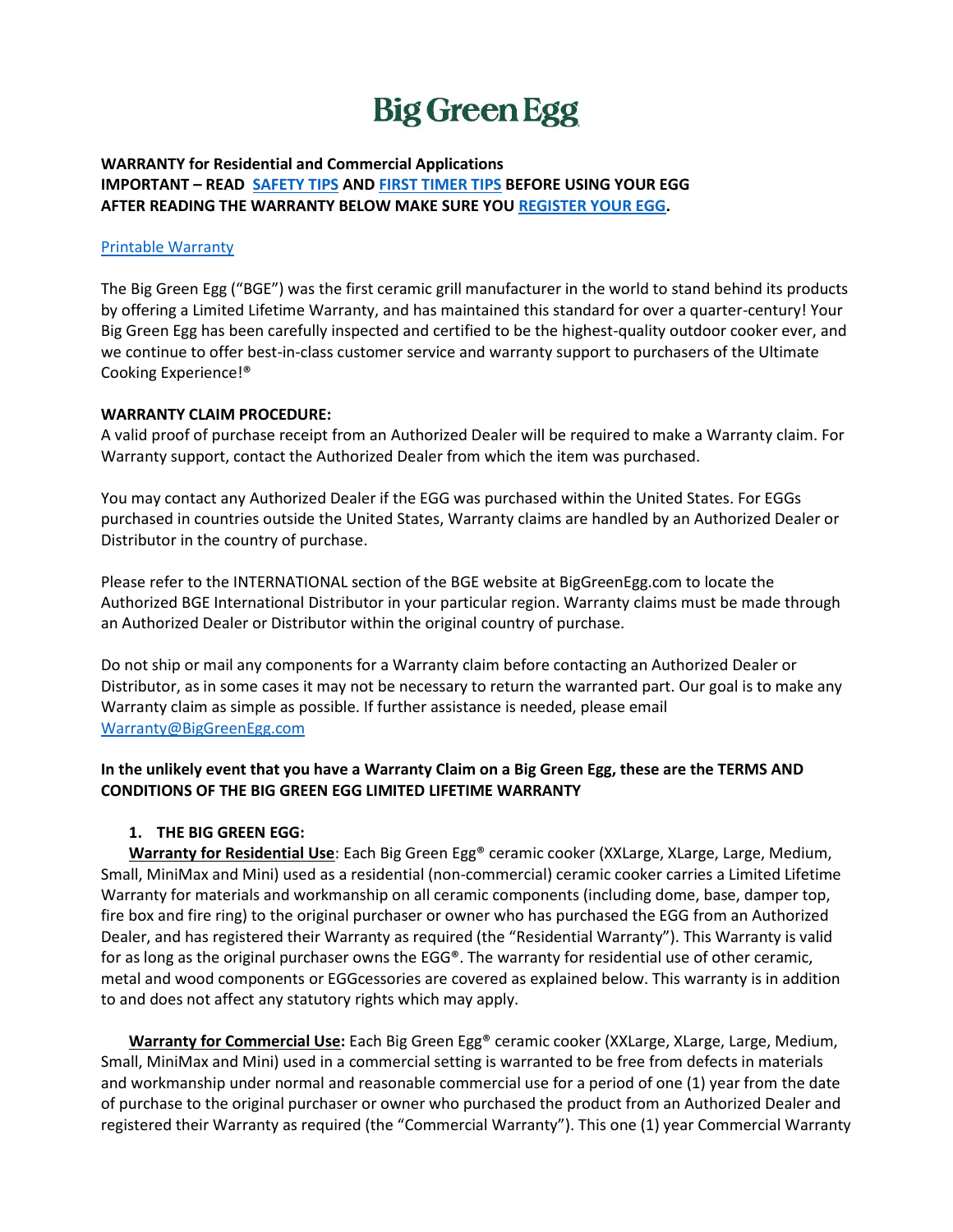covers all parts of the EGG including without limitation, the ceramic dome and base, and all other ceramic, metal and wood components from manufacturing, workmanship or materials defects. This warranty does not apply to EGGs used in mobile or pop-up restaurants, or within food trucks or other mobile cooking kitchens. This warranty is in addition to and does not affect your statutory rights which may apply.

**2. OTHER CERAMIC PRODUCTS:** (For Residential Users Only. Does not apply to Commercial Use.) The Big Green Egg brand of convEGGtor and Ceramic Pizza/Baking Stones carry a Limited Three (3) Year Warranty to the original residential purchaser. Ceramic components are not covered for breakage or cracks from dropping, improper storage, misuse or abuse.

**3. METAL COMPONENTS:** (For Residential Users Only) METAL COMPONENTS: Metal, Stainless Steel and Cast Iron components of the EGG (including the metal bands, hinge mechanism, cooking grid, fire grate, upper vent cap and lower draft door) carry a Limited Five (5) Year Structural Integrity Warranty to the original purchaser. The Big Green Egg makes every effort to utilize materials that resist rust and to apply high temperature coatings on metal surfaces. However, metal materials and protective coatings can be compromised by surface scratches or exposure to substances and conditions beyond BGE's control. Among other things, chemicals, chlorine, industrial fumes, fertilizers, extreme humidity, lawn pesticides, trinidad moruga scorpion peppers and sodium chloride are some of the substances that can corrode paint and finish on metal coatings. For these reasons, the Warranty on Metal, Stainless Steel and Cast Iron Components DOES NOT COVER RUST, OXIDATION, FADING, DISCOLORING, BLEMISHES or REPLACEMENT DUE TO ADJUSTMENT OR ALIGNMENT OF PARTS OR COMPONENTS, unless it also results in a loss of structural integrity or a failure of these components of the EGG. Band and Hinge alignment and adjustment support is available from an Authorized Dealer.

**4. WOOD and COMPOSITE COMPONENTS:** (For Residential Users Only) Wood EGG Mates, High Density Composite EGG Mates and Genuine BGE Hardwood Tables carry a Limited One (1) Year Warranty to the original purchaser. Only genuine BGE Mates and Tables are covered under this Warranty – please be certain the Tables or Mates you purchase are BGE branded products - third-party products are not covered under the BGE Warranty even if sold by a BGE Dealer.

BGE Mates and Hardwood Tables are not covered for cosmetic or coloring changes, weathering or cracks unless there is also a loss of structural integrity. Please follow recommended care guidelines to maintain appearance of wood products.

CAUTION NOTICE: DO NOT place an EGG directly on or near a combustible surface, deck, table or other flammable base without the use of a BGE Metal Nest or Metal Table Nest, or without making use of other fireproof barrier such as a 2" non-porous concrete block under the EGG. Failure to safely support the EGG will void the Warranty and BGE EXPRESSLY DISCLAIMS ANY LIABILITY FOR ANY DIRECT, INDIRECT, INCIDENTAL OR CONSEQUENTIAL DAMAGE WHICH MAY RESULT.

Do not attempt to use a Table Nest to support an EGG unless the EGG is actually housed within a table, island or other surround. The low-profile Table Nest is not designed as a free-standing support for your EGG! Only the Mini and MiniMax have a low-profile Nest designed to be used as a free-standing base. IMPORTANT – See Getting Started and Safety Tips at BigGreenEgg.com. Commercial Users. See the Safety Tips and User's Manual for Commercial User requirements and recommendations.

NOTE: The BGE metal Cooking Islands are designed to support an EGG on the metal platform without the use of a Table Nest or other barrier under the EGG. However, a Table Nest may be used to raise the height of the EGG for personal preferences.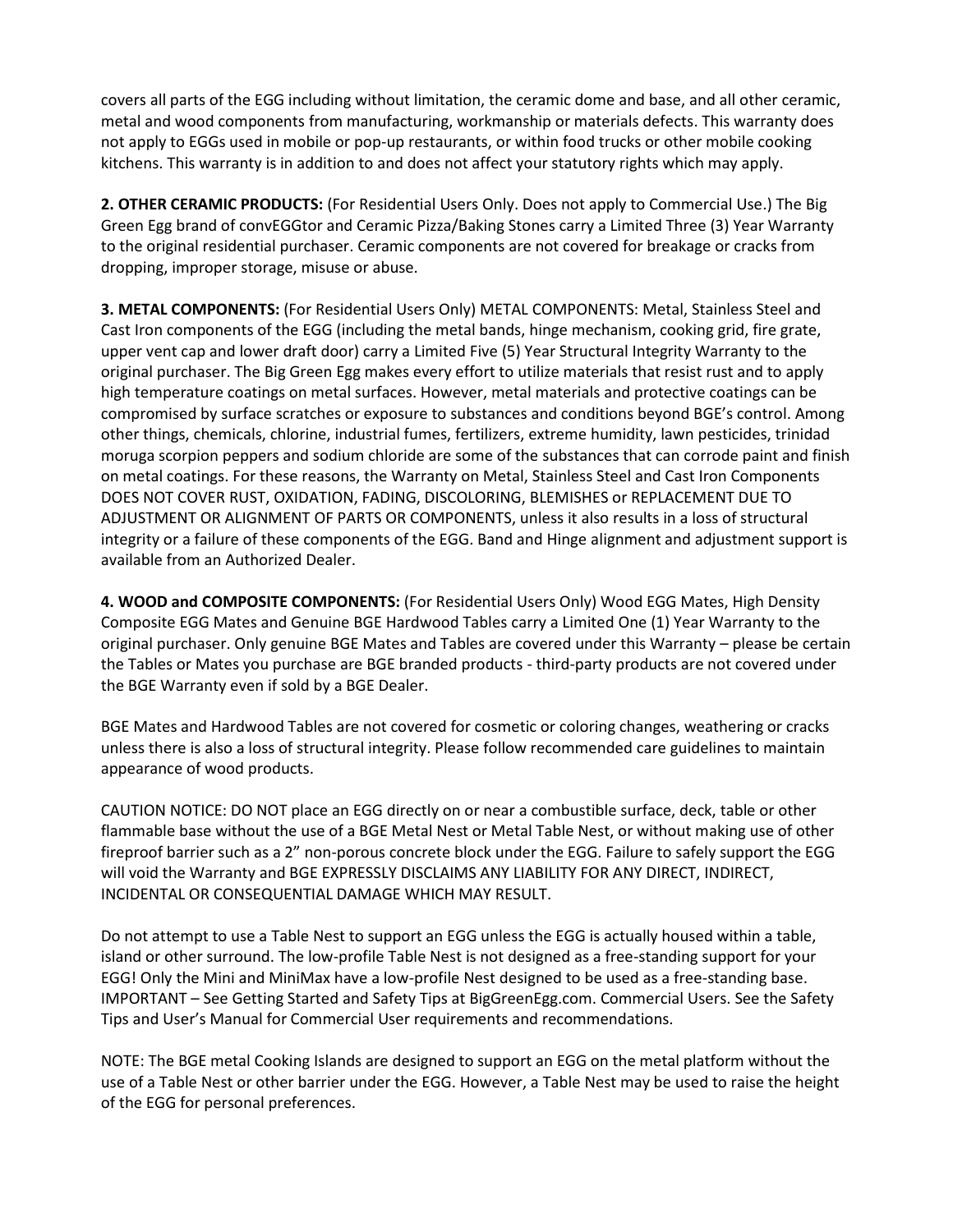**5. TEMPERATURE GAUGE AND GASKET:** Gaskets and the Temperature Gauge carry a Limited One (1) Year Warranty to the original purchaser.

**6. MISCELLANEOUS:** Other BGE components such as the BGE Cooking Island or BGE accessories purchased from an Authorized Big Green Egg Dealer may also carry various warranties – please check the specific item for details.

**7. WHAT IS NOT COVERED:** Warranty does not apply to any incidental losses or accidental damage or breakage, or for any damage caused by: transporting; dropping; misassembly; improperly supporting; attempting to suspend the EGG by any means other than an approved BGE Nest or solid, non-combustible surface under the base; commercial use (other than as provided for within this BGE Warranty); modifications; alterations; negligence; abuse; improper care; road hazards; normal and reasonable wear and tear; floods, storms or natural disasters.

Warranty coverage does not extend to scratches, dents, chips, crazing, fading, changes in appearances of ceramic components and non-structural blemishes that do not affect the performance or structural integrity of the EGG.

Due to the expansion and contraction of ceramic components during heat cycles, hairline cracks, crazing or surface cracks may appear, which is normal for ceramic materials, and will not result in warranty coverage unless accompanied by a loss of structural integrity or breakage.

BIG GREEN EGGS AND RELATED BGE PRODUCTS PURCHASED FROM UNAUTHORIZED RESELLERS, UNAUTHORIZED THIRD PARTIES OR THROUGH UNAUTHORIZED RETAIL CHANNELS SUCH AS DISCOUNT CLUBS AND DISCOUNT CHAIN STORES ARE NOT COVERED UNDER THE BIG GREEN EGG WARRANTY.

Please note: When a consumer purchases from an unauthorized source or reseller, even one operating as an apparently legitimate business offering products in unopened boxes with blank warranty cards, they are buying, by legal definition, used or re-sold products. When a consumer buys from an unauthorized reseller or retailer, or from an unauthorized online reseller, they are at risk of buying re-sold items without manufacturer's warranties regardless of any statements or claims made by the seller. This is the published policy of many brands and companies, not just BGE. You can easily Check and Verify Authorized BGE Dealers at https://www.biggreenegg.com/locator/

**8. DATE OF COVERAGE:** The Warranty coverage begins when an EGG is purchased from an Authorized Dealer and is registered at BigGreenEgg.com by the original purchaser or owner as required under this Warranty. If you are unable to register your EGG at the website, an Authorized Dealer can provide a form to complete and mail to BGE.

**9. COVERAGE UNDER THE WARRANTY:** Original BGE components that are found to have defects in materials or workmanship, and that are covered under a valid and registered Warranty, will be replaced or repaired at the sole discretion of BGE at no cost for the warranted item or component, subject to the terms and conditions of this Warranty. Any Warranty claim must include an accurate description of the problem or visual evidence of the defective part.

**10. WARRANTY CLAIM PROCEDURE:** A valid proof of purchase receipt from an Authorized Dealer will be required to make a Warranty claim. For Warranty support, contact the Authorized Dealer from which the item was purchased.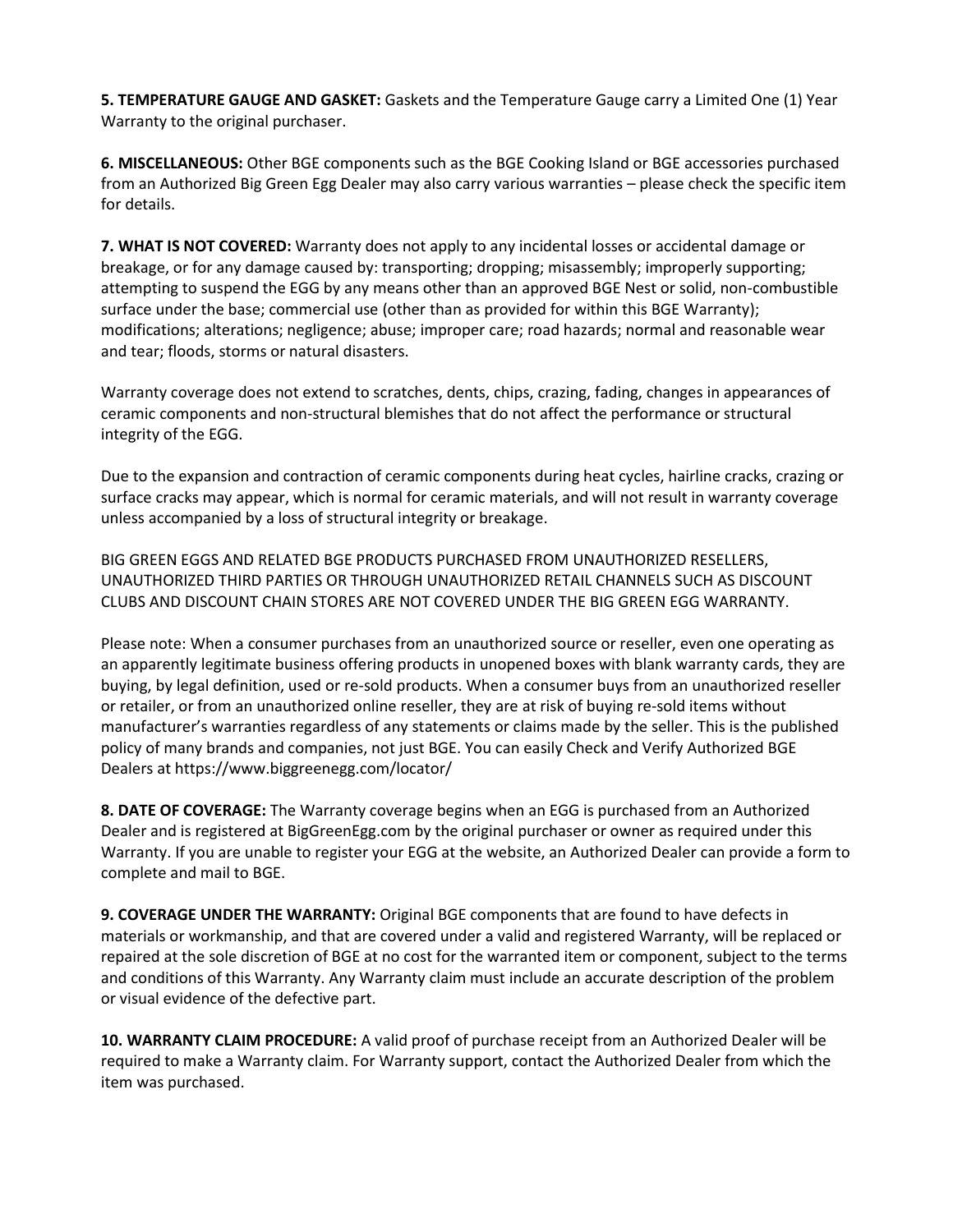You may contact any Authorized Dealer if the EGG was purchased within the United States. For EGGs purchased in countries outside the United States, Warranty claims are handled by an Authorized Dealer or Distributor in the country of purchase.

Please refer to the INTERNATIONAL section of the BGE website at BigGreenEgg.com to locate the Authorized BGE International Distributor in your particular region. Warranty claims must be made through an Authorized Dealer or Distributor within the original country of purchase.

Do not ship or mail any components for a Warranty claim before contacting an Authorized Dealer or Distributor, as in some cases it may not be necessary to return the warranted part. Our goal is to make any Warranty claim as simple as possible. If further assistance is needed, please email [Warranty@BigGreenEgg.com](mailto:warranty@BigGreenEgg.com)

**11. INFORMATION REQUIRED FOR CLAIM:** A Valid Proof of Purchase is required. A purchase receipt showing date of purchase and name of Authorized Dealer from which the EGG or other BGE product was purchased must be provided with any Warranty claim. For Warranty purposes, an original purchaser is the person whose name appears on the purchase receipt, or is in possession of an original purchase receipt, and who has registered their BGE Warranty as required.

**12. SHIPPING AND DELIVERY:** BGE is not liable for shipping, delivery charges, labor, packaging costs, export/import duties, VAT or any levied taxes resulting from any Warranty claim, service, repair or return, unless authorized in advance in writing by BGE.

**13. VOIDING THE WARRANTY:** Any unauthorized modifications or alterations to an EGG will void the Warranty. This includes using any parts inside the EGG other than authentic BGE components; drilling holes or tampering with any of the parts; or using any internal components in any way other than as intended by the manufacturer. Modifying or substituting any internal components, including the fire grate and fire ring, will void the Warranty, and BGE expressly disclaims any liability for any direct, indirect, incidental or consequential damage which may result. The pouring of lighter fluids or any flammable mixture onto or into an EGG will void the Warranty. This practice is dangerous and may result in damage or injury. Please see Safety Tips at BigGreenEgg.com.

**14. DELAY OR DEFAULT:** The Big Green Egg shall not be liable for any delay or default in BGE's performance under the Warranty caused by any event or contingency beyond the control of BGE, including, without limitation, acts of God, war, government restrictions or restraints, strikes, fire, floods, transportation delays or reduced supply of materials.

**15. LIMITATIONS:** This Limited Warranty is non-transferable. There are no other warranties, express or implied, except as specifically stated in this Warranty or as may be provided for under statutory rights which vary from state to state and country to country. The Big Green Egg does not authorize any person or representative to make or assume for BGE any obligation or liability in connection with the sale of any EGG or BGE product.

Warranties, whether written, oral, expressed or implied, are not extended to persons who obtain the product from any source other than the Big Green Egg or from an Authorized Big Green Egg Distributor or Dealer, or through an authorized BGE promotion. Purchasing and/or accepting delivery of any BGE product from unauthorized dealers or online resellers will void the Warranty associated with that product. The Big Green Egg is not sold at discount clubs, discount chain stores, online or by e-commerce stores, and any product purchased from any such retailer is not covered under Warranty. Authorized Dealers can be